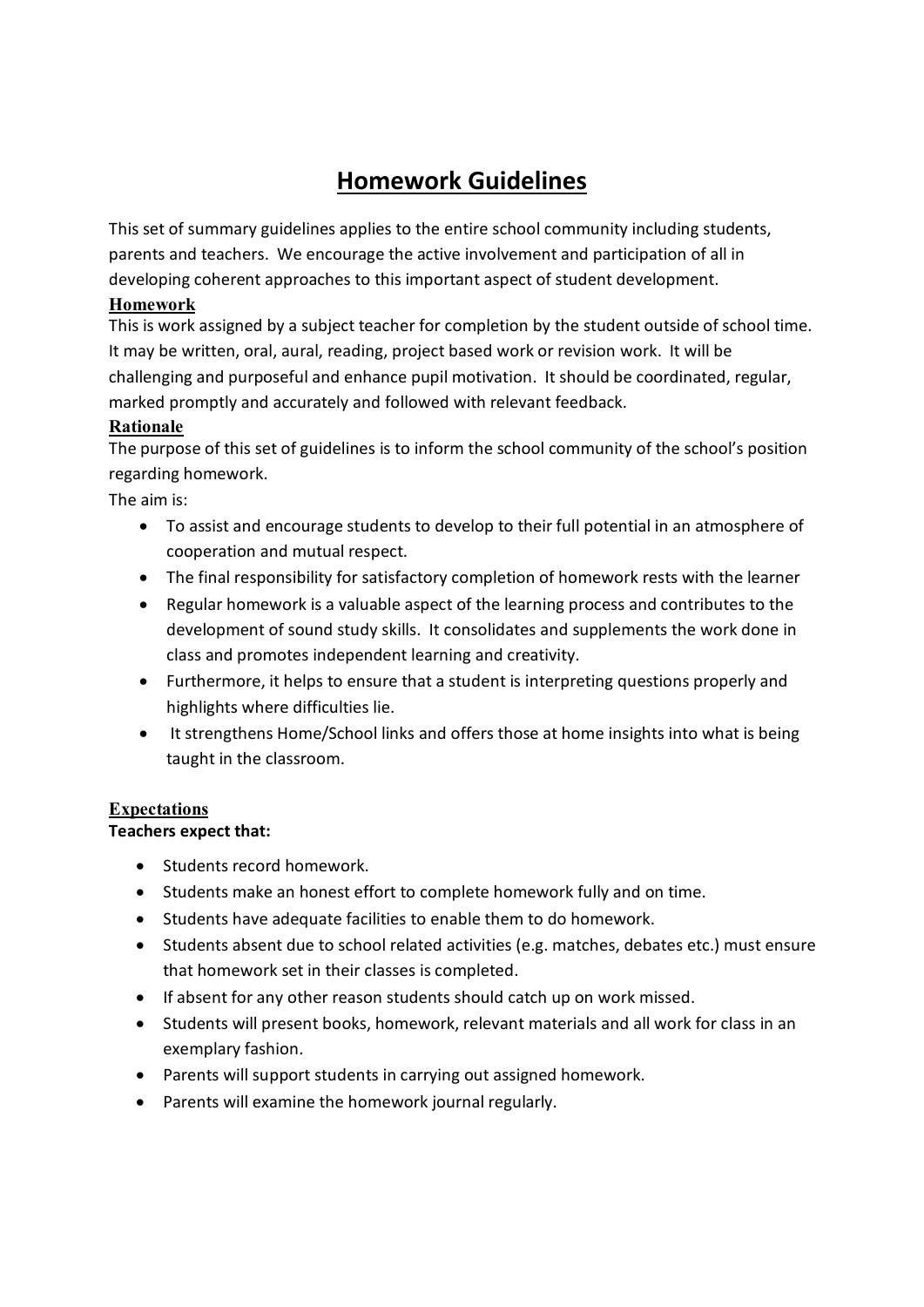Parents will furnish an explanation note if homework is incomplete or not done because of a particular domestic issue.

#### **Students may expect that:**

- Homework in each subject area will not take up an unreasonable amount of time.
- Adequate allowance is made for time consuming homework eg. essays, projects etc.
- Homework is related to class work.
- Homework is fully explained, as is the quality of work expected.
- Homework is corrected and that feedback to students is positive and constructive.
- 
- Adequate time is given for the recording of homework.<br>
 A record will be kept of students who fail to attempt homework or to complete it to the accepted standard.

#### **Parents may expect:**

- To be requested to check journals regularly and to sign relevant comments.
- To be kept informed of difficulties regarding homework.
- To be given the opportunity to discuss homework problems with relevant teacher.

# **Duration of Homework**

We suggest the following only as a broad guideline regarding the duration of homework based on best practice. It is not definitive:

| est practice. It is not definitive: |                                                |                      |                          |
|-------------------------------------|------------------------------------------------|----------------------|--------------------------|
|                                     | $1st$ Year 1 % hours                           | 5 <sup>th</sup> Year | $2\frac{1}{2}$ - 3 hours |
|                                     | $2nd$ Year $2-2\frac{1}{2}$ hours              | 6 <sup>th</sup> Year | $3 - 4$ hours            |
|                                     | $3^{\text{rd}}$ Year 2 $\frac{1}{2}$ - 3 hours |                      |                          |
|                                     |                                                |                      |                          |

#### **Sanctions**

If a student presents homework that is :<br>
(a) Not done.<br>
(b) locamplete

- 
- (a) Not done.<br>(b) Incomplete.<br>(c) Poorly attem
- (a) Not done.<br>(b) Incomplete.<br>(c) Poorly attempted. (b) Incomplete.<br>(c) Poorly attempted.<br>(d) Poorly presented.
- 
- Every attempt must be made by the subject teacher to sanction their student.
- They must administer their own suitable penalties (e.g. a note in the journal, verbal admonishment, extra work, detention, etc.), and record it in their own handbook.
- If the student's effort at homework does not improve or meet with the teacher's expectations a Record Sheet will be completed.